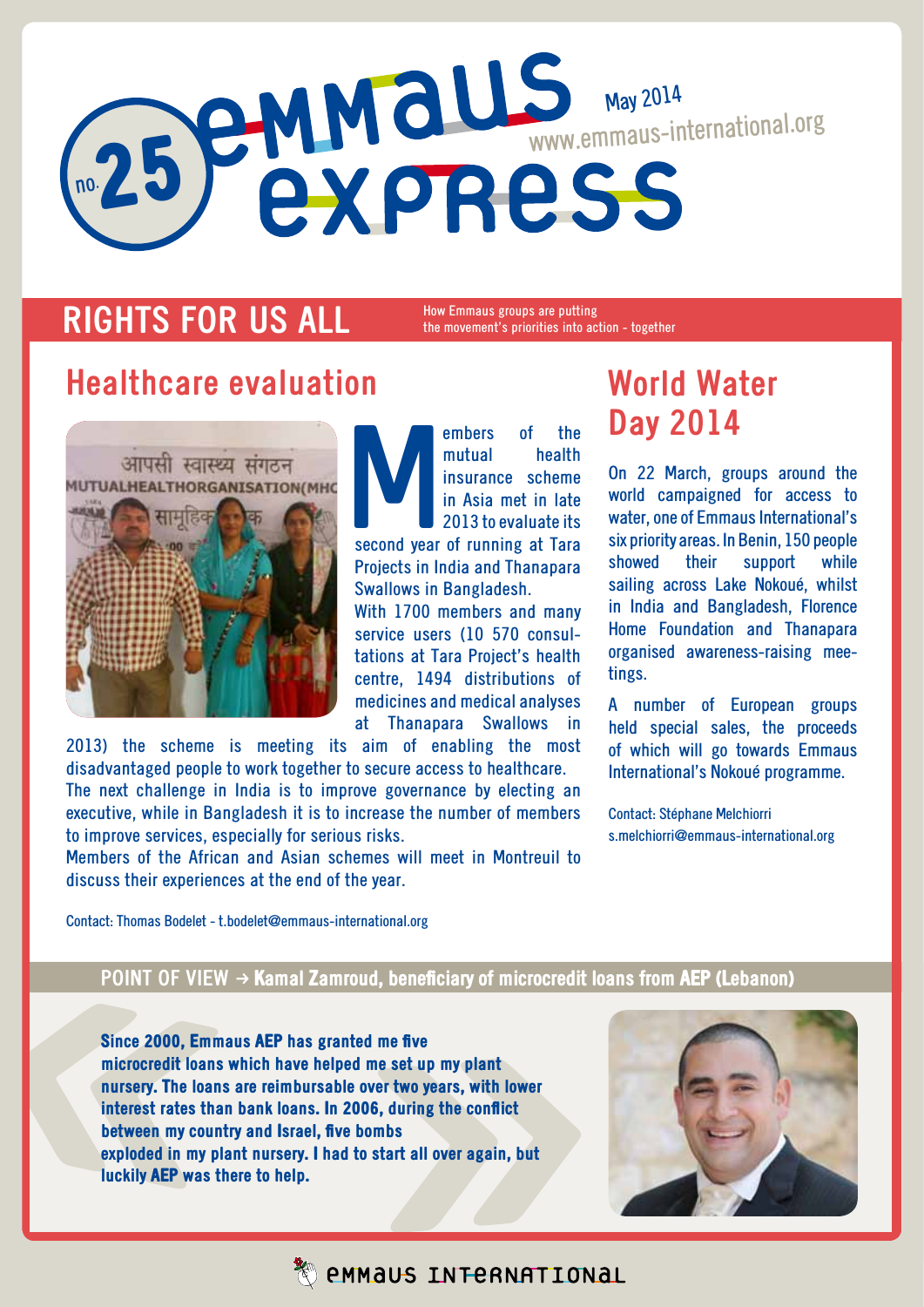# **02** / Emmaus Express **state of SOLIDARITY**

# **Go for it!**

#### Nokoué work camp

 $\rightarrow$  From 17 – 30 the fourth work camp on Lake Nokoué in Benin brought 25 participants together, including two from South America and Asia. The first week was spent at the Lake planting trees for the future wastewater treatment plant. The group then went to visit the Beninese organisations, Pahou, Tohouè, AFA and Metokan to help out with their activities.

#### Paris Salon

 $\rightarrow$ The fifteenth Paris Salon for international solidarity will bring together 160 groups on 22 June at the exhibition centre at Porte de Versailles. The proceeds of the salon will help finance Emmaus groups' projects promoting ethical finance and a solidarity-based economy, including microcredit lending in Africa and Asia, a social enterprise in Europe and pilot projects in North and South America.

#### Appeal to EU candidates

 $\rightarrow$  With the EU elections coming up on 22 – 25 May, Emmaus Europe has called candidates' attention to migrants' lack of rights and to the need for the most disadvantaged people's rights to be respected. Emmaus Europe has invited candidates to visit Emmaus groups to get a feel for their daily lives, and take part on 6 May in a debate at the Poudrière community in Belgium on 'humanist utopias in Europe'.



# **Solidarity sales**

Solidarity is what makes Emmaus tick. The movement is built around its work helping the most disadvantaged people. That's why Emmaus groups worldwide have committed to holding a sale every year specifically for solidarity. "Every year, these funds go towards 20 projects run by Emmaus groups and are also used in case of emergencies, for example" explains Emmanuelle Larcher, head of the solidarity department at Emmaus International's secretariat. Go ahead and organise your very own solidarity sale this year. Without you, the movement wouldn't exist!

Contact: Emmanuelle Larcher – e.larcher@emmaus-international.org



## **Regional secretariats team up**

From 17 – 24 March, staff from the four regional secretariats (Africa, the Americas, Asia and Europe) met with the international secretariat in Montreuil, France. The aim of the meeting was to improve communication between the secretariats, which hadn't met since 2008. It gave them an opportunity to introduce themselves, share working methods and resources and talk about how they can work together in future. They also visited the Abbé Pierre – Emmaus Centre, giving them a chance to find out about our movement's heritage.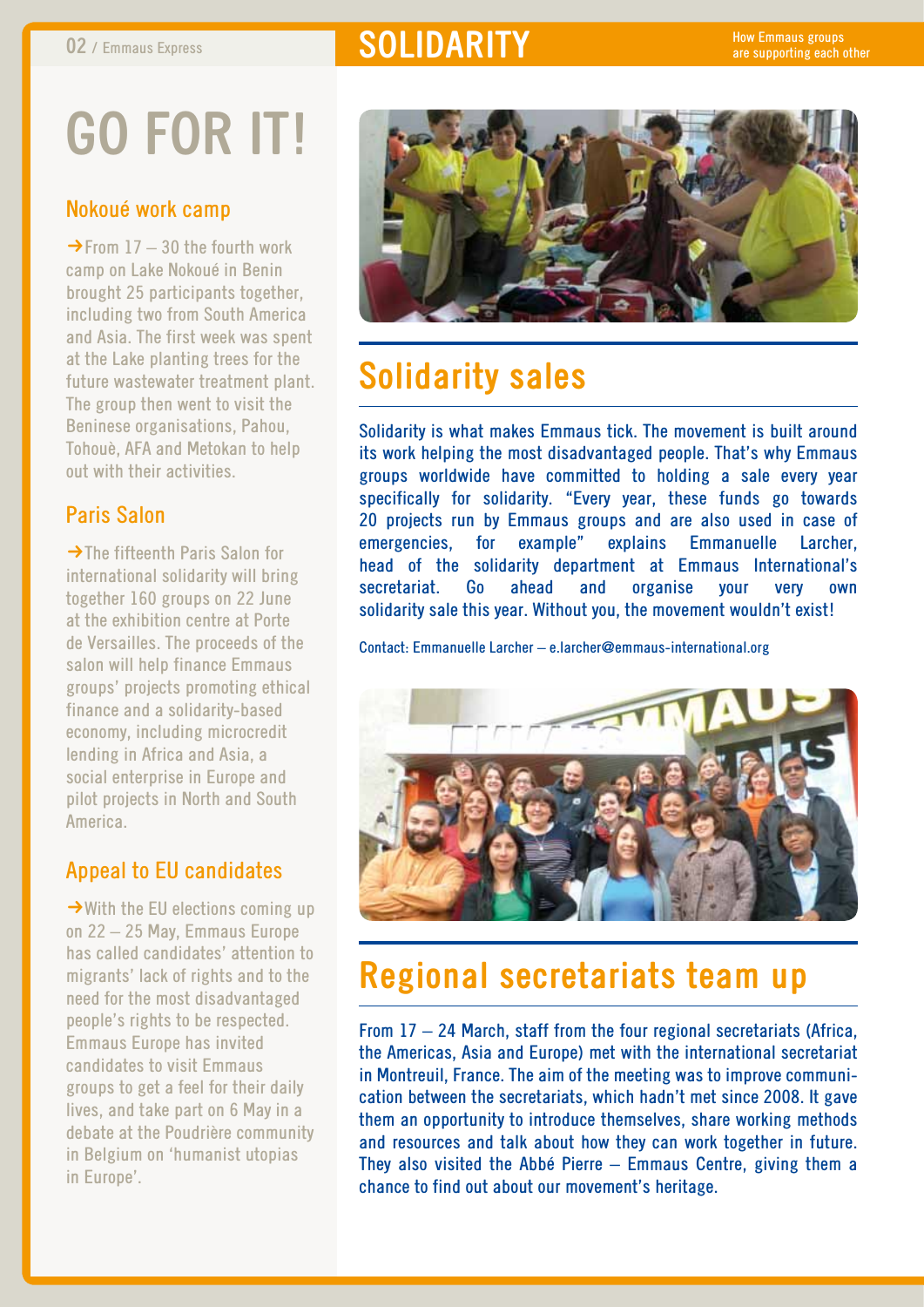## **SPOTLIGHT ON...** Emmaus Express / 03

# **23 May: Universal Citizenship Day**



O n 23 May last year, more than 400 people gathered at UNESCO for the official launch of the Organisation for Universal Citizenship, set up by Emmaus International, the France Libertés – Danielle Mitterrand Foundation and Utopia Movement.

The OUC presented universal citizenship passports to several migrants and public figures and made clear its intention of "Overcoming years of ostracism of freedom of movement", in the words of Jean Rousseau.

The event got the OUC off to a flying start and it has since presented 100 people with universal citizenship passports. It's also continued campaigning in international forums for the universal citizenship passport to be recognised as a tool for freedom of movement and for an international conference to be organised, with the backing of the United Nations, about freedom of movement and settlement.

After a successful first year, the OUC wants to dedicate the day to freedom of movement. This 23 May, an appeal will be put out so "Everyone who shares our ideas comes and joins us", says Stéphane Melchiorri, head of priority action at Emmaus International's secretariat.

There'll be several opportunities this year to speak out and mobilise support for these issues: the global forum on migration and development in May, the world social forum on migration in December in Johannesburg and International Migrants Day on 18 December.

# **news in brief**

#### $\rightarrow$  Safeguarding our documentary heritage

In 2012 Emmaus International and the French Ministry of Culture decided to nominate Abbé Pierre and the movement's archives to be put on UNESCO's 'Memory of the World' register. The application will be submitted in February 2016 and assessed in 2017. A great opportunity for our documentary heritage to gain worldwide recognition.

#### $\rightarrow$  Your answers for the new website

18% of Emmaus groups answered the questionnaire about Emmaus International's website make-over. 70% said they only rarely consult the current website, whilst three quarters said they don't use the Planet Emmaus website. The results of the questionnaire will be used to help develop the new website.

#### $\rightarrow$  Online platform about human trafficking

Using its wealth of experience fighting human trafficking since 1999, the International Forum of Solidarity in Bosnia–Herzegovina has recently inaugurated a European online resource centre for the prevention of trafficking. There's a great deal of information on the website, which aims to provide the means to fight this issue. http://www.eurcenter.net/